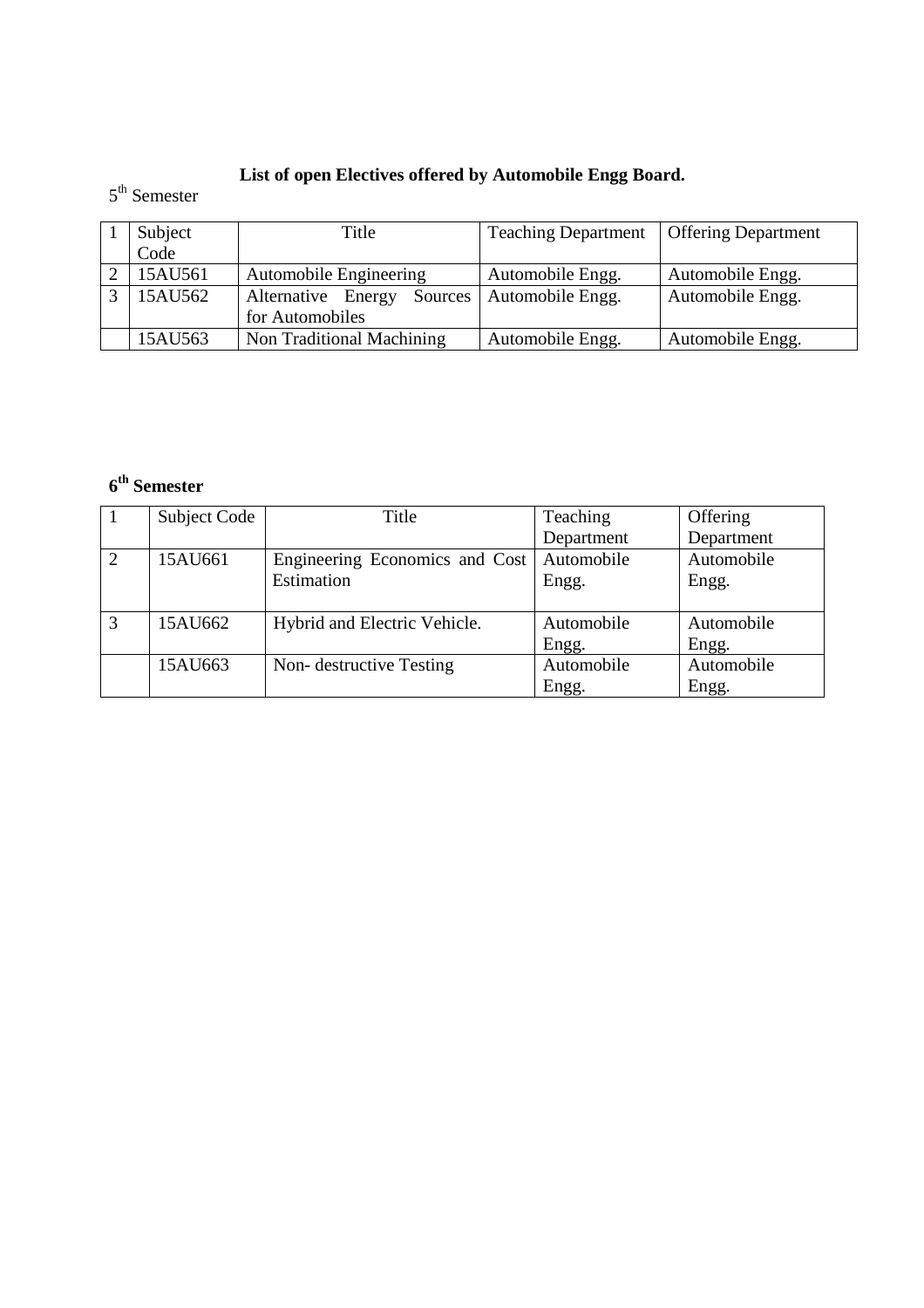| <b>AUTOMOBILE ENGINEERING</b>                                                             |         |                   |    |          |
|-------------------------------------------------------------------------------------------|---------|-------------------|----|----------|
| [As per Choice Based Credit System (CBCS) scheme]                                         |         |                   |    |          |
| SEMESTER - V                                                                              |         |                   |    |          |
| <b>Subject Code</b>                                                                       | 15AU561 | <b>IA Marks</b>   | 20 |          |
| Number of Lecture Hours/Week                                                              | 03      | <b>Exam Marks</b> | 80 |          |
| <b>Total Number of Lecture Hours</b>                                                      | 40      | <b>Exam Hours</b> | 03 |          |
| Credits                                                                                   | 03      |                   |    |          |
| Course objectives: The objectives of this course is to                                    |         |                   |    |          |
| Introduce construction and working of internal combustion engine<br>1.                    |         |                   |    |          |
| Explain different components of internal combustion engine<br>2.                          |         |                   |    |          |
| 3. Explain working of different parts of fuel system                                      |         |                   |    |          |
| 4. Describe construction of different automotive chassis components                       |         |                   |    |          |
| Principle of emission of pollutants from internal combustion engines and methods of<br>5. |         |                   |    |          |
| controlling                                                                               |         |                   |    |          |
| <b>Module-I</b>                                                                           |         |                   |    |          |
| <b>Engine Components and auxiliary systems</b>                                            |         |                   |    |          |
| Spark Ignition(SI) & Compression Ignition (CI) engines, cylinder $-$                      |         |                   |    |          |
| arrangements and their relatives merits, Liners, Piston, connecting rod,                  |         |                   |    |          |
| crankshaft, valves, valve actuating mechanisms, valve and port timing                     |         |                   |    | 08 Hours |
| diagrams, Types of combustion chambers for S. I. Engine and C. I. Engines,                |         |                   |    |          |
| Compression ratio, methods of a Swirl generation, choice of materials for                 |         |                   |    |          |
| different engine components, engine positioning, cooling requirements,                    |         |                   |    |          |
| methods of cooling, thermostat valves, different lubrication arrangements.                |         |                   |    |          |
| Module-II                                                                                 |         |                   |    |          |
| <b>Fuels, Fuel Supply Systems For SI and CI Engines:</b>                                  |         |                   |    |          |
| Conventional fuels, alternative fuels, cetane and octane numbers, Fuel mixture            |         |                   |    |          |
| requirements for SI engines, types of carburetors, multi point and single point           |         |                   |    | 08 Hours |
| fuel injection systems, fuel transfer pumps, Fuel filters, fuel injection pumps           |         |                   |    |          |
| and injectors.                                                                            |         |                   |    |          |
| <b>Module-III</b>                                                                         |         |                   |    |          |
| <b>Ignition Systems:</b>                                                                  |         |                   |    |          |
| Battery Ignition systems, Magneto Ignition system, Transistor assist contacts.            |         |                   |    |          |
| Electronic Ignition, Automatic Ignition advance systems.                                  |         |                   |    |          |
| <b>Power Trains:</b>                                                                      |         |                   |    |          |
| General arrangement of clutch, Principle of friction clutches, Constructional             |         |                   |    |          |
| details, Single plate and multi-plate. Gear box: Necessity for gear ratios in             |         |                   |    | 08 Hours |
| transmission, synchromesh gear boxes, planetary gears, over drives, principle             |         |                   |    |          |
| of automatic transmission, calculation of gear ratios, Numerical calculations             |         |                   |    |          |
| for torque transmission by clutches<br><b>Module-IV</b>                                   |         |                   |    |          |
| <b>Drive to Wheels:</b>                                                                   |         |                   |    |          |
| Propeller shaft and universal joints, , differential, rear axle, , steering geometry,     |         |                   |    |          |
| camber, king pin inclination, included angle, castor, toe in $\&$ toe out, steering       |         |                   |    | 08 Hours |
| gears, power steering, general arrangements of links and stub axle, types of              |         |                   |    |          |
| chassis frames.                                                                           |         |                   |    |          |
|                                                                                           |         |                   |    |          |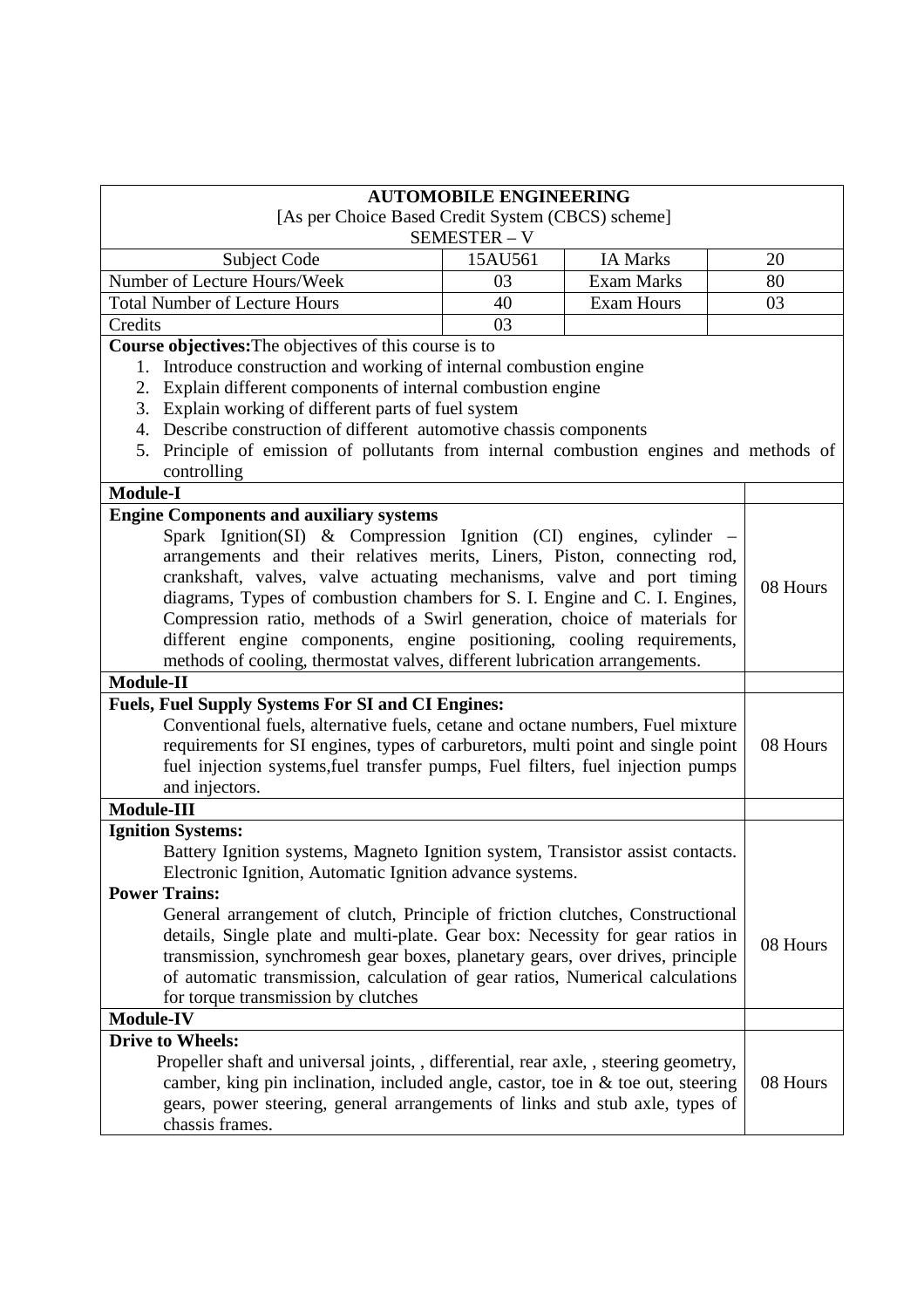| <b>Module-V</b>                                                                             |          |  |
|---------------------------------------------------------------------------------------------|----------|--|
| <b>Suspension, Springs and Brakes:</b>                                                      |          |  |
| Requirements, leaf spring, coil spring, independent suspension for front wheel              |          |  |
| and rear wheel. Air suspension system. Types of brakes, mechanical and                      |          |  |
| hydraulic braking systems, brake shoe arrangements, Disk brakes, drum                       |          |  |
| brakes, Antilock –Braking systems, purpose and operation of antilock-braking                |          |  |
| system.                                                                                     | 08 Hours |  |
| <b>Automotive Emission Control Systems:</b>                                                 |          |  |
| Sources of emission from engines, Automotive emission controls, Controlling                 |          |  |
| crankcase emissions, Controlling evaporative emissions, Exhaust gas                         |          |  |
| recirculation, Catalytic converter, Emission standards- Euro I, II, III and IV              |          |  |
| norms, Bharat Stage II, III norms                                                           |          |  |
| <b>Course outcomes:</b>                                                                     |          |  |
| After completion of above course, students will be able to                                  |          |  |
| 1. Describe construction and working of internal combustion engine                          |          |  |
| 2. Explain different components of internal combustion engine                               |          |  |
| 3. Explain working of different parts of fuel system                                        |          |  |
| 4. Describe construction of different automotive chassis components                         |          |  |
| 5. Explain principle of emission of pollutants from internal combustion engines and         |          |  |
| methods of controlling.                                                                     |          |  |
| <b>Question paper pattern:</b>                                                              |          |  |
| 1. The question paper will have ten questions.                                              |          |  |
| 2. Each full question consists of 16 marks.                                                 |          |  |
| 3. There will be 2full questions (with a maximum of four sub questions) from each module.   |          |  |
| 4. Each full question will have sub questions covering all the topics under a module.       |          |  |
| 5. The students will have to answer 5 full questions, selecting one full question from each |          |  |
| module.                                                                                     |          |  |
| <b>Text Books:</b>                                                                          |          |  |
| 1. Automotive mechanics, William H Crouse & Donald L Anglin, 10th Edition Tata              |          |  |
| McGraw Hill Publishing Company Ltd., 2007                                                   |          |  |
| 2. Automotive Mechanics, S. Srinivasan, 2 <sup>nd</sup> Ed., Tata McGraw Hill2003.          |          |  |
| <b>Reference Books:</b>                                                                     |          |  |
| 1. Automotive mechanics: Principles and Practices- Joseph Heitner, D Van Nostrand           |          |  |
| Company, Inc.                                                                               |          |  |
| 2. Fundamentals of Automobile Engineering- K. K. Ramalingam, Scitech Publications           |          |  |
| (India) Pvt. Ltd.                                                                           |          |  |
| 3. Automobile Engineering-R. B. Gupta, Satya Prakashan, 4th edn.1984.                       |          |  |
| 4. Automobile engineering-Kirpal Singh. Vol I and II 2002.                                  |          |  |

4. Automobile engineering-Kirpal Singh. Vol I and II 2002.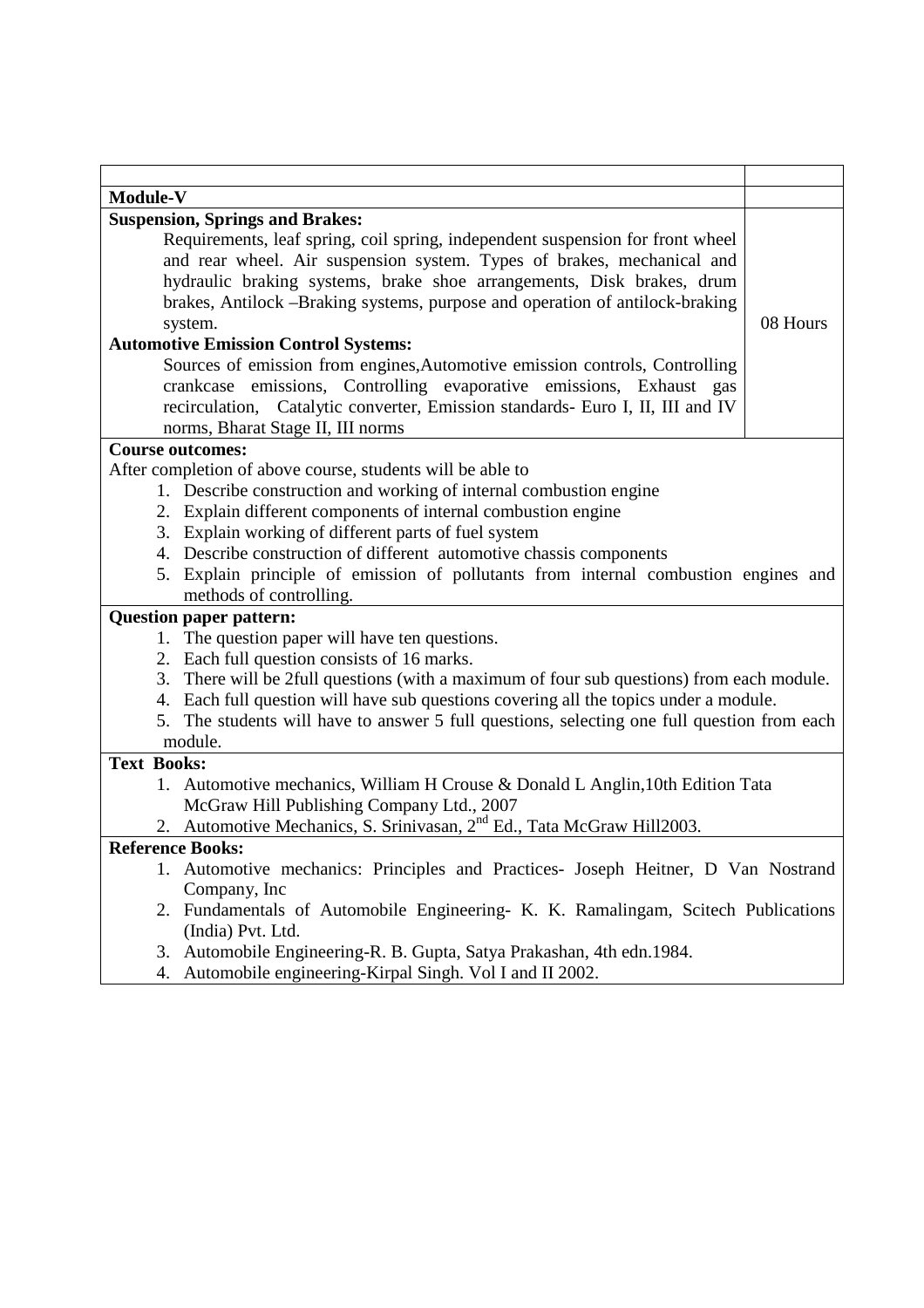| <b>ALTERNATIVE ENERGY SOURCES FOR AUTOMOBILES</b>                                                                                                                                                                                                                                                                                                                                                                                                                                                                                                                                                                                                                                                                                                                                                                   |                                                   |                   |          |          |
|---------------------------------------------------------------------------------------------------------------------------------------------------------------------------------------------------------------------------------------------------------------------------------------------------------------------------------------------------------------------------------------------------------------------------------------------------------------------------------------------------------------------------------------------------------------------------------------------------------------------------------------------------------------------------------------------------------------------------------------------------------------------------------------------------------------------|---------------------------------------------------|-------------------|----------|----------|
|                                                                                                                                                                                                                                                                                                                                                                                                                                                                                                                                                                                                                                                                                                                                                                                                                     | [As per Choice Based Credit System (CBCS) scheme] |                   |          |          |
|                                                                                                                                                                                                                                                                                                                                                                                                                                                                                                                                                                                                                                                                                                                                                                                                                     | SEMESTER - V                                      |                   |          |          |
| Subject Code                                                                                                                                                                                                                                                                                                                                                                                                                                                                                                                                                                                                                                                                                                                                                                                                        | 15AU562                                           | <b>IA Marks</b>   |          | 20       |
| Number of Lecture Hours/Week                                                                                                                                                                                                                                                                                                                                                                                                                                                                                                                                                                                                                                                                                                                                                                                        | 03                                                | <b>Exam Marks</b> |          | 80       |
| <b>Total Number of Lecture Hours</b>                                                                                                                                                                                                                                                                                                                                                                                                                                                                                                                                                                                                                                                                                                                                                                                | 40                                                | <b>Exam Hours</b> |          | 03       |
| Credits                                                                                                                                                                                                                                                                                                                                                                                                                                                                                                                                                                                                                                                                                                                                                                                                             | 03                                                |                   |          |          |
| Course objectives: The objectives of this course is to                                                                                                                                                                                                                                                                                                                                                                                                                                                                                                                                                                                                                                                                                                                                                              |                                                   |                   |          |          |
| 1. Describe need for alternative fuels for Internal combustion engine and alternative drive                                                                                                                                                                                                                                                                                                                                                                                                                                                                                                                                                                                                                                                                                                                         |                                                   |                   |          |          |
| systems for automobiles                                                                                                                                                                                                                                                                                                                                                                                                                                                                                                                                                                                                                                                                                                                                                                                             |                                                   |                   |          |          |
| 2. Describe principle of solar energy collection, construction of photo voltaic cells                                                                                                                                                                                                                                                                                                                                                                                                                                                                                                                                                                                                                                                                                                                               |                                                   |                   |          |          |
| 3. Explain various properties, methods of production of Bio gas, methanol, ethanol, SVO, Bio<br>diesel                                                                                                                                                                                                                                                                                                                                                                                                                                                                                                                                                                                                                                                                                                              |                                                   |                   |          |          |
| Explain use of hydrogen for internal combustion engine application.<br>4.                                                                                                                                                                                                                                                                                                                                                                                                                                                                                                                                                                                                                                                                                                                                           |                                                   |                   |          |          |
| 5. Describe use of various gaseous fuels for internal combustion engine application.                                                                                                                                                                                                                                                                                                                                                                                                                                                                                                                                                                                                                                                                                                                                |                                                   |                   |          |          |
| 6. Understand various aspects of electrical and Hybrid vehicles                                                                                                                                                                                                                                                                                                                                                                                                                                                                                                                                                                                                                                                                                                                                                     |                                                   |                   |          |          |
| <b>Module-I</b>                                                                                                                                                                                                                                                                                                                                                                                                                                                                                                                                                                                                                                                                                                                                                                                                     |                                                   |                   |          |          |
| <b>Introduction:</b>                                                                                                                                                                                                                                                                                                                                                                                                                                                                                                                                                                                                                                                                                                                                                                                                |                                                   |                   |          |          |
| Types of energy sources, their availability, need of alternative energy sources,<br>Non-conventional energy sources, Classification of alternative fuels and drive<br>trains. Scenario of conventional auto fuels, oil reserves of the world. Fuel<br>quality aspects related to emissions. Technological up gradation required<br>business driving factors for alternative fuels. Implementation barriers for<br>alternative fuels. Stakeholders of alternative fuels,<br>roadmap for alternative fuels.<br><b>Solar energy:</b><br>Solar energy geometry, solar radiation measurement devices. Solar energy<br>collectors, types of collectors. Direct application of solar energy, solar energy<br>storage system. P. V. effect solar cells and characteristics. Application of solar<br>energy for automobiles. |                                                   |                   | 08 Hours |          |
| Module-II                                                                                                                                                                                                                                                                                                                                                                                                                                                                                                                                                                                                                                                                                                                                                                                                           |                                                   |                   |          |          |
| <b>Biogas:</b><br>History, properties and production of Biogas, classification of biogas plants,<br>biogas storage and dispensing system. Advantages of biogas, hazards and<br>emissions of biogas. Production, properties, Engine performance, advantages<br>and disadvantages of Methanol, Ethanol, Butanol, Straight vegetable oil,<br>Biodiesel for internal combustion engine application.                                                                                                                                                                                                                                                                                                                                                                                                                     |                                                   |                   | 08 Hours |          |
| Module-III                                                                                                                                                                                                                                                                                                                                                                                                                                                                                                                                                                                                                                                                                                                                                                                                          |                                                   |                   |          |          |
| <b>Hydrogen:</b><br>Properties<br>and production of hydrogen, Storage, Advantages<br>and<br>disadvantages of hydrogen, use of Hydrogen in SI and CI engines. Hazards<br>and safety systems for hydrogen, hydrogen combustion. Emission from<br>hydrogen.<br><b>Gaseous fuels:</b>                                                                                                                                                                                                                                                                                                                                                                                                                                                                                                                                   |                                                   |                   |          | 08 Hours |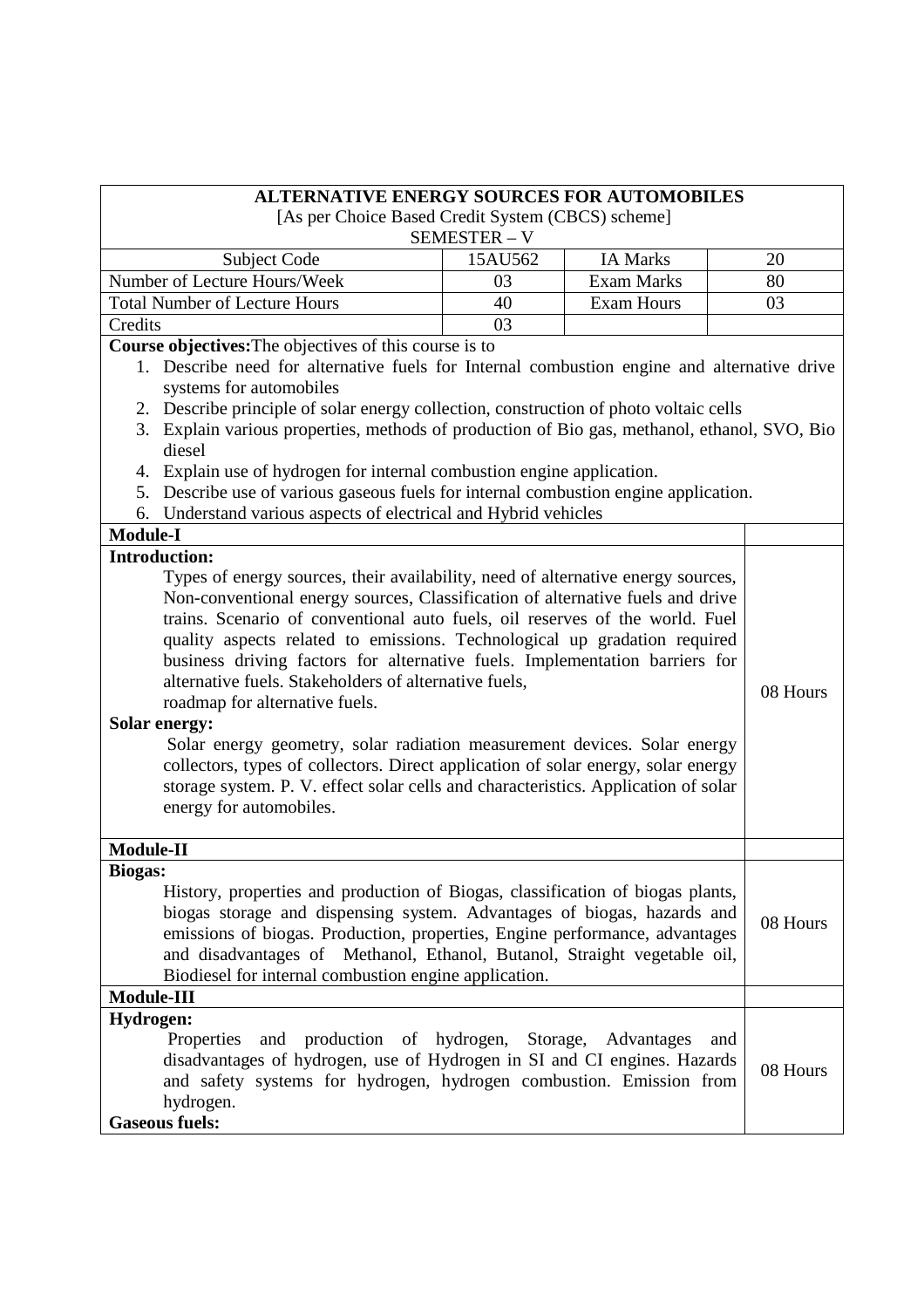| Production, properties, Engine performance, advantages and disadvantages of<br>CNG, LNG, ANG, LPG and LFG.                                                                                                                                                                                                                                                                                                                                                                                                                                                                                                                                          |          |  |
|-----------------------------------------------------------------------------------------------------------------------------------------------------------------------------------------------------------------------------------------------------------------------------------------------------------------------------------------------------------------------------------------------------------------------------------------------------------------------------------------------------------------------------------------------------------------------------------------------------------------------------------------------------|----------|--|
| <b>Module-IV</b>                                                                                                                                                                                                                                                                                                                                                                                                                                                                                                                                                                                                                                    |          |  |
| <b>Reformulated conventional fuels:</b><br>Introduction. Production of coal water slurry, properties, as an engine fuel,<br>emissions of CWS. RFG, Emulsified fuels. Hydrogen-enriched gasoline.                                                                                                                                                                                                                                                                                                                                                                                                                                                    |          |  |
| <b>Future Alternative Fuels:</b><br>Production, properties, Engine performance, advantages and disadvantages of<br>PMF, Ammonia, Liquid-Nitrogen, Boron, Compressed Air, Water as fuel for<br>Internal combustion Engine.                                                                                                                                                                                                                                                                                                                                                                                                                           | 08 Hours |  |
| Module-V                                                                                                                                                                                                                                                                                                                                                                                                                                                                                                                                                                                                                                            |          |  |
| <b>Alternative power trains:</b><br>Components of an EV, EV batteries, chargers, drives, transmission and power<br>devices. Advantages and disadvantages of EVs. Hybrid electric vehicles, HEV<br>drive train components, advantages of HV. History of dual fuel technology,<br>Applications of DFT. Duel fuel engine operation. Advantages<br>and<br>disadvantages of duel fuel technology.                                                                                                                                                                                                                                                        | 08 Hours |  |
| <b>Course outcomes:</b><br>After completion of above course, students will be able to<br>1. Describe need for alternative fuels for Internal combustion engine and alternative drive<br>systems for automobiles<br>2. Describe principle of solar energy collection, construction of photo voltaic cells<br>3. Dxplain various properties, methods of production of Bio gas, methanol, ethanol, SVO,<br>Bio diesel<br>4. Dxplain use of hydrogen for internal combustion engine application.<br>5. Describe use of various gasous fuels for internal combustion engine application.<br>6. Explain various aspects of electrical and Hybrid vehicles |          |  |
| <b>Question paper pattern:</b><br>1. The question paper will have ten questions.<br>2. Each full question consists of 16 marks.<br>3. There will be 2 full questions (with a maximum of four sub questions) from each<br>module.<br>4. Each full question will have sub questions covering all the topics under a module.<br>5. The students will have to answer 5 full questions, selecting one full question from each<br>module.                                                                                                                                                                                                                 |          |  |
| <b>Text Books:</b><br>1. Alternative Fuels- S.S. Thipse. JAICO Publishing House.<br>Non-Conventional Energy Sources- G. D. Rai Khanna Publishing New Delhi<br>2.                                                                                                                                                                                                                                                                                                                                                                                                                                                                                    |          |  |
| <b>Reference Books:</b><br>1. Alternative fuels for Vehicle - M. Poulton<br>2. Alternative fuels guide - R. Bechtold.SAE<br>3. Alternative energy sources - T.N Veziroglu, McGraw Hill<br>4. A Primer on Hybrid Electric vehicles<br>Automotive Fuels Guide - Richard L. Bechtold, SAE Publications, 1997<br>5.                                                                                                                                                                                                                                                                                                                                     |          |  |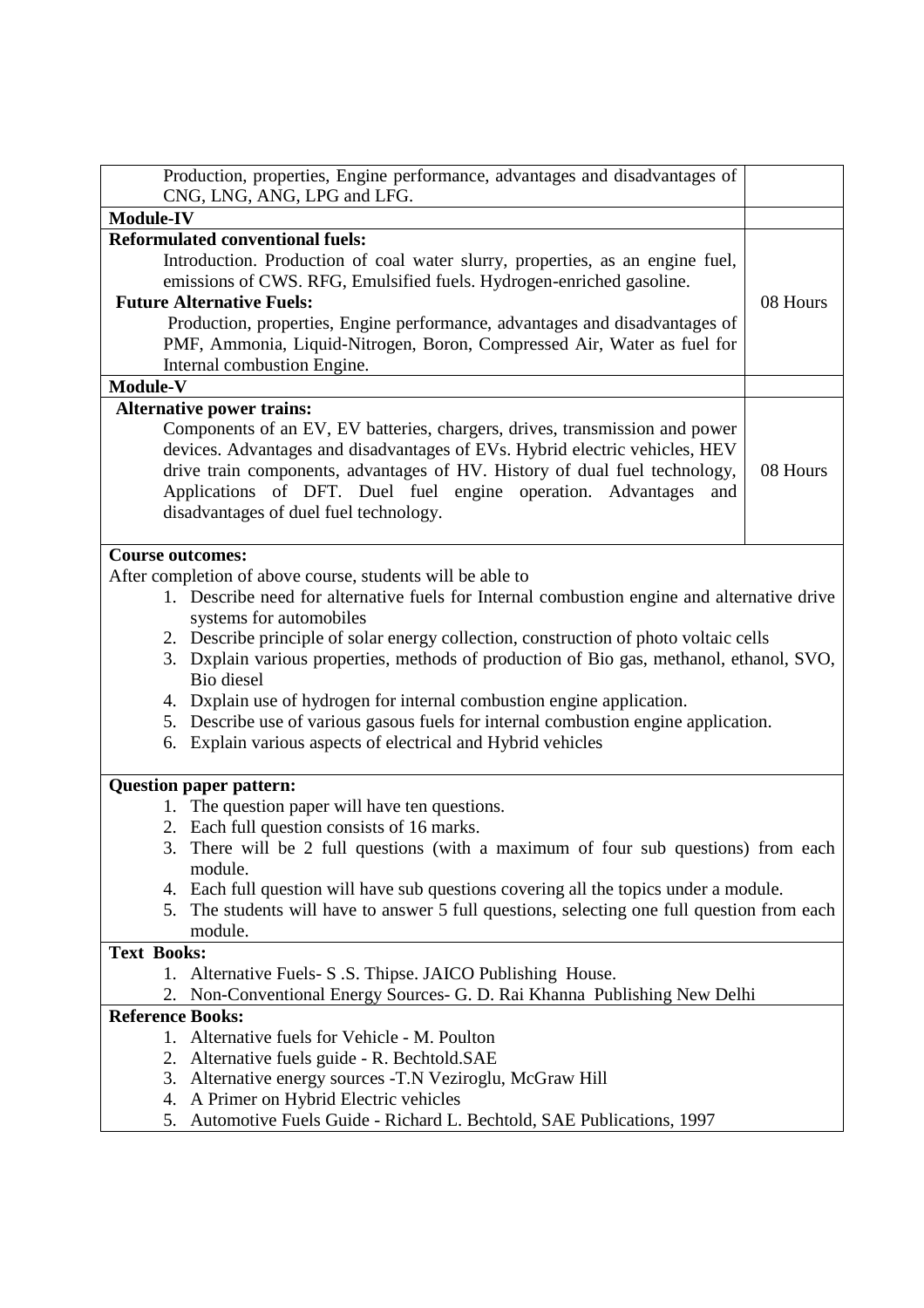|                                                                                                            | <b>NON TRADITIONAL MACHINING</b> |                   |          |  |
|------------------------------------------------------------------------------------------------------------|----------------------------------|-------------------|----------|--|
| [As per Choice Based Credit System (CBCS) scheme]                                                          |                                  |                   |          |  |
|                                                                                                            | SEMESTER - V                     |                   |          |  |
| Subject Code                                                                                               | 15AU563                          | <b>IA Marks</b>   | 20       |  |
| Number of Lecture Hours/Week                                                                               | 03                               | <b>Exam Marks</b> | 80       |  |
| <b>Total Number of Lecture Hours</b>                                                                       | 40                               | <b>Exam Hours</b> | 03       |  |
| Credits                                                                                                    | 03                               |                   |          |  |
| <b>Course objectives:</b> The objectives of this course is to                                              |                                  |                   |          |  |
| 1. Discuss the difference between conventional and non conventional machining process.                     |                                  |                   |          |  |
| Characterize the USM and AJM with the effect of parameters and process characteristics<br>2.               |                                  |                   |          |  |
| 3. Explain the working principle ECM and CHM with the effect of parameters and process                     |                                  |                   |          |  |
| characteristics.                                                                                           |                                  |                   |          |  |
| 4. Discuss about the working principle of EDM with the effect of parameters and process                    |                                  |                   |          |  |
| characteristics                                                                                            |                                  |                   |          |  |
| 5. Describe the working principle PAM and LBM with the effect of parameters and                            |                                  |                   |          |  |
| process characteristics.                                                                                   |                                  |                   |          |  |
| <b>Module-I</b>                                                                                            |                                  |                   |          |  |
| <b>Introduction:</b>                                                                                       |                                  |                   |          |  |
| Need for non-traditional machining, History, Classification, comparison                                    |                                  |                   |          |  |
| between conventional and Non-conventional machining process selection.                                     |                                  |                   |          |  |
| Ultra sonic machining (USM):<br>Introduction, equipment, cutting tool system design:- Effect of parameter: |                                  |                   |          |  |
|                                                                                                            |                                  |                   | 08 Hours |  |
| Effect various parameters on USM process characteristics: Material removal                                 |                                  |                   |          |  |
| rate, tool wear, Accuracy, surface finish, applications, advantages &                                      |                                  |                   |          |  |
| Disadvantages of USM.                                                                                      |                                  |                   |          |  |
| Module-II                                                                                                  |                                  |                   |          |  |
| <b>Abrasive Jet Machining (AJM):</b>                                                                       |                                  |                   |          |  |
| Introduction, Equipment, Variables in AJM: Carrier Gas, Type of abrasive,                                  |                                  |                   |          |  |
| size of abrasive grain, velocity of the abrasive jet, mean No. abrasive particles                          |                                  |                   |          |  |
| per unit volume of the carrier gas, work material, standoff distance (SOD),                                |                                  |                   |          |  |
| nozzle design, shape of cut. Process characteristics-Material removal rate,                                |                                  |                   |          |  |
| Nozzle wear, Accuracy & surface finish. Applications, advantages &                                         |                                  |                   |          |  |
| Disadvantages of AJM.                                                                                      |                                  |                   | 08 Hours |  |
| <b>Water Jet Machining:</b>                                                                                |                                  |                   |          |  |
| Principle, Equipment, Operation, Application, Advantages and limitations of                                |                                  |                   |          |  |
| water Jet machinery                                                                                        |                                  |                   |          |  |
| <b>Electron Beam Machining (EBM):</b>                                                                      |                                  |                   |          |  |
| Principles, equipment, operations, applications, advantages and limitation of                              |                                  |                   |          |  |
| EBM.                                                                                                       |                                  |                   |          |  |
| Module-III                                                                                                 |                                  |                   |          |  |
| <b>Electrochemical Machining (ECM)</b>                                                                     |                                  |                   |          |  |
| Introduction, study of ECM machine, elements of ECM process classification                                 |                                  |                   |          |  |
| of ECM process: Cathode tool, Anode work piece, source of DC power,                                        |                                  |                   |          |  |
| Electrolyte, chemistry of the process, ECM Process characteristics - Material                              |                                  |                   | 08 Hours |  |
| removal rat e, Accuracy, surface finish, ECM Tooling: ECM tooling technique                                |                                  |                   |          |  |

 $\mathbf{r}$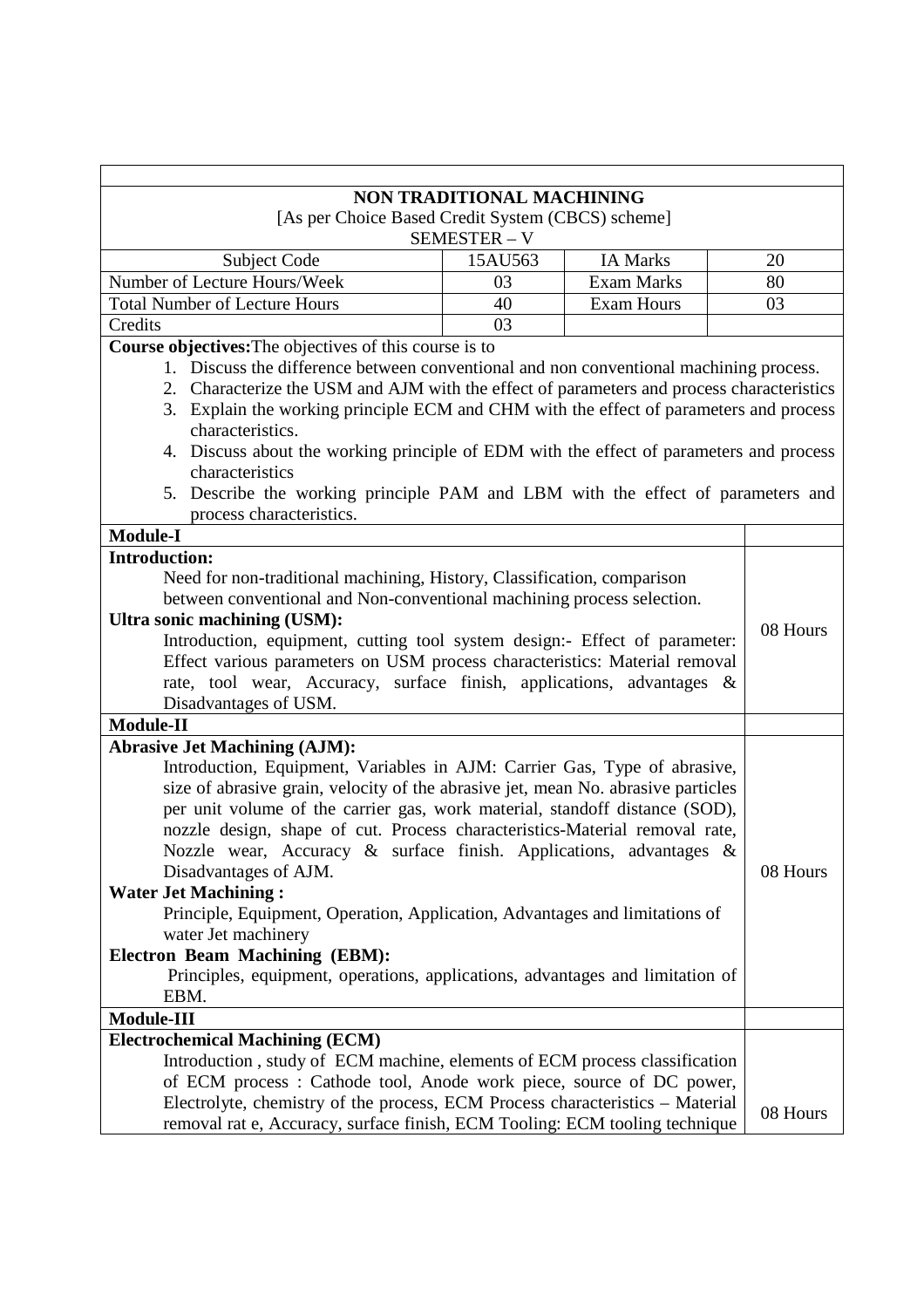| & example, Tool & insulation materials, Tool size Electrolyte flow<br>arrangement, Handling of slug, Economics of ECM, Applications such as<br>Electrochemical turning, Electrochemical Grinding, Electrochemical Honing,<br>deburring, Advantages, Limitations                                                                                                                                                                                                                                                                                                                                                                                                              |          |  |
|------------------------------------------------------------------------------------------------------------------------------------------------------------------------------------------------------------------------------------------------------------------------------------------------------------------------------------------------------------------------------------------------------------------------------------------------------------------------------------------------------------------------------------------------------------------------------------------------------------------------------------------------------------------------------|----------|--|
| <b>Chemical Machining (CHM):</b>                                                                                                                                                                                                                                                                                                                                                                                                                                                                                                                                                                                                                                             |          |  |
| Introduction, elements of process, chemical blanking process: Preparation of                                                                                                                                                                                                                                                                                                                                                                                                                                                                                                                                                                                                 |          |  |
| work piece, preparation of masters, masking with photo resists, etching for                                                                                                                                                                                                                                                                                                                                                                                                                                                                                                                                                                                                  |          |  |
| blanking, accuracy of chemical blanking, applications of chemical blanking,                                                                                                                                                                                                                                                                                                                                                                                                                                                                                                                                                                                                  |          |  |
| chemical milling (contour machining): process steps -masking, Etching,                                                                                                                                                                                                                                                                                                                                                                                                                                                                                                                                                                                                       |          |  |
| process characteristics of CHM: ; material removal rate accuracy, surface                                                                                                                                                                                                                                                                                                                                                                                                                                                                                                                                                                                                    |          |  |
| finish, Hydrogen embrittlement                                                                                                                                                                                                                                                                                                                                                                                                                                                                                                                                                                                                                                               |          |  |
| <b>Module-IV</b>                                                                                                                                                                                                                                                                                                                                                                                                                                                                                                                                                                                                                                                             |          |  |
| <b>Electrical Discharge Machining (EDM):</b>                                                                                                                                                                                                                                                                                                                                                                                                                                                                                                                                                                                                                                 |          |  |
| Introduction, machine, mechanism of metal removal, dielectric fluid, spark<br>generator, EDM tools (electrodes) Electrode feed control, Electrode<br>manufacture, Electrode wear, EDM tool design choice of machining operation<br>electrode material selection, under sizing and length of electrode, machining<br>time. Flushing pressure flushing suction flushing, side flushing, pulsed<br>flushing synchronized with electrode movement, EDM process characteristics:<br>metal removal rate, accuracy surface finish, Heat affected Zone. Machine tool<br>selection, Application EDM accessories / applications, electrical discharge<br>grinding, Traveling wire EDM. | 08 Hours |  |
| Module-V                                                                                                                                                                                                                                                                                                                                                                                                                                                                                                                                                                                                                                                                     |          |  |
| <b>Plasma Arc Machining (PAM):</b>                                                                                                                                                                                                                                                                                                                                                                                                                                                                                                                                                                                                                                           |          |  |
| Introduction, equipment non-thermal generation of plasma, selection of gas,                                                                                                                                                                                                                                                                                                                                                                                                                                                                                                                                                                                                  |          |  |
| Mechanism of metal removal, PAM parameters, process characteristics.                                                                                                                                                                                                                                                                                                                                                                                                                                                                                                                                                                                                         |          |  |
| Safety precautions, Applications, Advantages and limitations.                                                                                                                                                                                                                                                                                                                                                                                                                                                                                                                                                                                                                | 08 Hours |  |
| <b>Laser Beam Machining (LBM):</b>                                                                                                                                                                                                                                                                                                                                                                                                                                                                                                                                                                                                                                           |          |  |
| Introduction, equipment of LBM mechanism of metal removal, LBM                                                                                                                                                                                                                                                                                                                                                                                                                                                                                                                                                                                                               |          |  |
| parameters, Process characteristics, Applications, Advantages & limitations.                                                                                                                                                                                                                                                                                                                                                                                                                                                                                                                                                                                                 |          |  |
| <b>Course outcomes:</b>                                                                                                                                                                                                                                                                                                                                                                                                                                                                                                                                                                                                                                                      |          |  |
| After completion of above course, the student will be able to                                                                                                                                                                                                                                                                                                                                                                                                                                                                                                                                                                                                                |          |  |
| 1. Discuss the difference between conventional and non conventional machining process.                                                                                                                                                                                                                                                                                                                                                                                                                                                                                                                                                                                       |          |  |
| 2. Characterize the USM and AJM with the effect of parameters and process characteristics.                                                                                                                                                                                                                                                                                                                                                                                                                                                                                                                                                                                   |          |  |
| 3. Explain the working principle ECM and CHM with the effect of parameters and process                                                                                                                                                                                                                                                                                                                                                                                                                                                                                                                                                                                       |          |  |
| characteristics.                                                                                                                                                                                                                                                                                                                                                                                                                                                                                                                                                                                                                                                             |          |  |
| 4. Discuss about the working principle of EDM with the effect of parameters and process                                                                                                                                                                                                                                                                                                                                                                                                                                                                                                                                                                                      |          |  |
| characteristics                                                                                                                                                                                                                                                                                                                                                                                                                                                                                                                                                                                                                                                              |          |  |
| 5. Describe the working principle PAM and LBM with the effect of parameters and process<br>characteristics.                                                                                                                                                                                                                                                                                                                                                                                                                                                                                                                                                                  |          |  |
| <b>Question paper pattern:</b>                                                                                                                                                                                                                                                                                                                                                                                                                                                                                                                                                                                                                                               |          |  |
| 1. The question paper will have ten questions.                                                                                                                                                                                                                                                                                                                                                                                                                                                                                                                                                                                                                               |          |  |
| 2. Each full question consists of 16 marks.                                                                                                                                                                                                                                                                                                                                                                                                                                                                                                                                                                                                                                  |          |  |
| 3. There will be 2full questions (with a maximum of four sub questions) from each module.                                                                                                                                                                                                                                                                                                                                                                                                                                                                                                                                                                                    |          |  |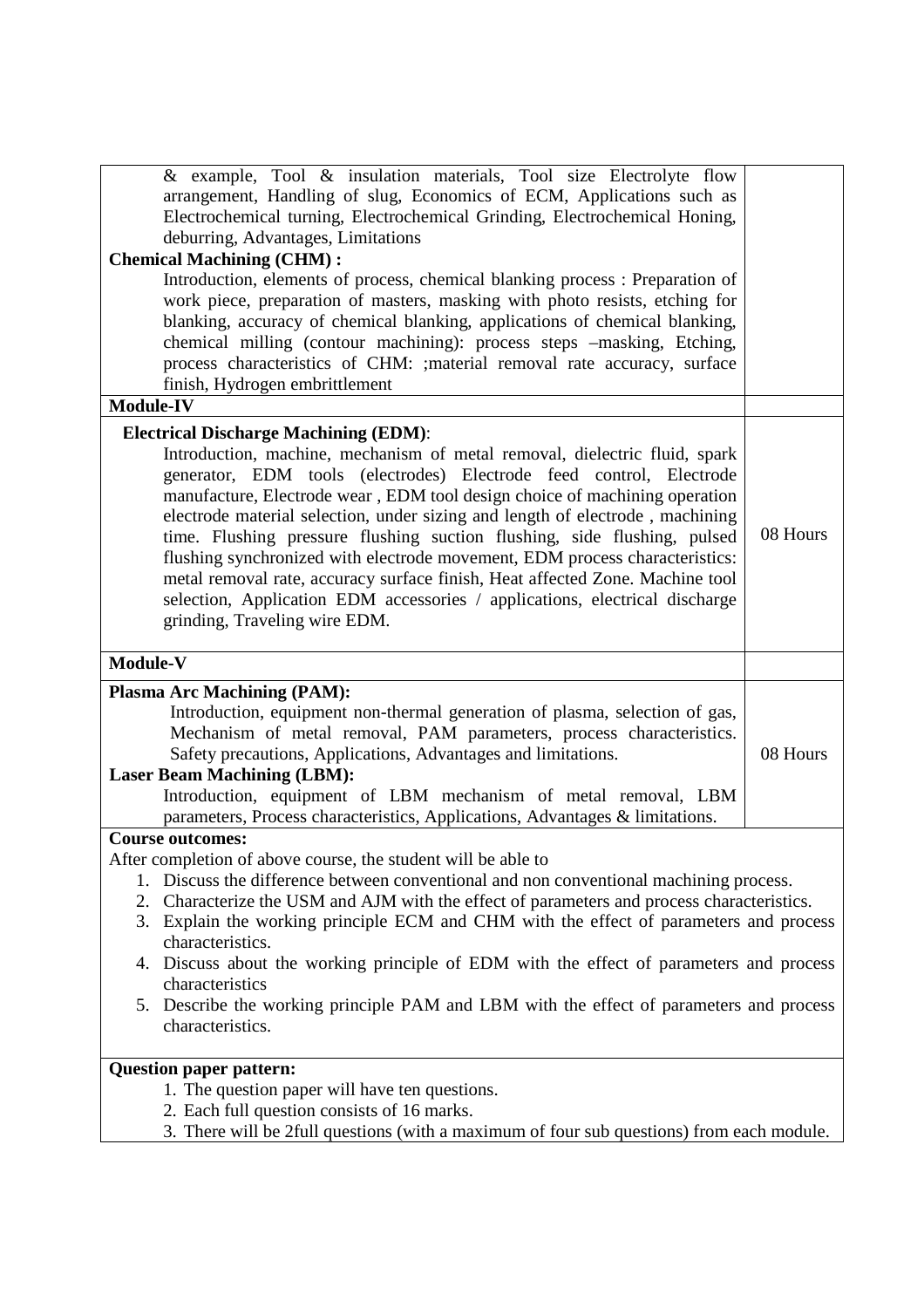- 4. Each full question will have sub questions covering all the topics under a module.
- 5. The students will have to answer 5 full questions, selecting one full question from each module.

## **Text Books:**

- 1. Modern Machining Process**-** Pandey and Shah, Tata McGraw Hill 2000
- 2. New technology Bhattacharaya 2000

## **Reference Books:**

- 1. Production Technology- HMT TATA McGraw Hill. 2001
- 2. Modern Machining Process -ADITYA. 2002
- 3. Non-Conventional Machining P. K. Mishra, The Institution of Engineers (India) Test book series, Narosa Publishing House – 2005.
- 4. Metals Handbook: Machining(Hardcover) Joseph R. Davis (Editor), American Society of Metals (ASM) volume 16

| <b>ENGINEERING ECONOMICS AND COST ESTIMATION</b>  |  |  |  |  |  |  |
|---------------------------------------------------|--|--|--|--|--|--|
| [As per Choice Based Credit System (CBCS) scheme] |  |  |  |  |  |  |
| SEMESTER – VI                                     |  |  |  |  |  |  |
| 20<br>15AU661<br>IA Marks<br>Subject Code         |  |  |  |  |  |  |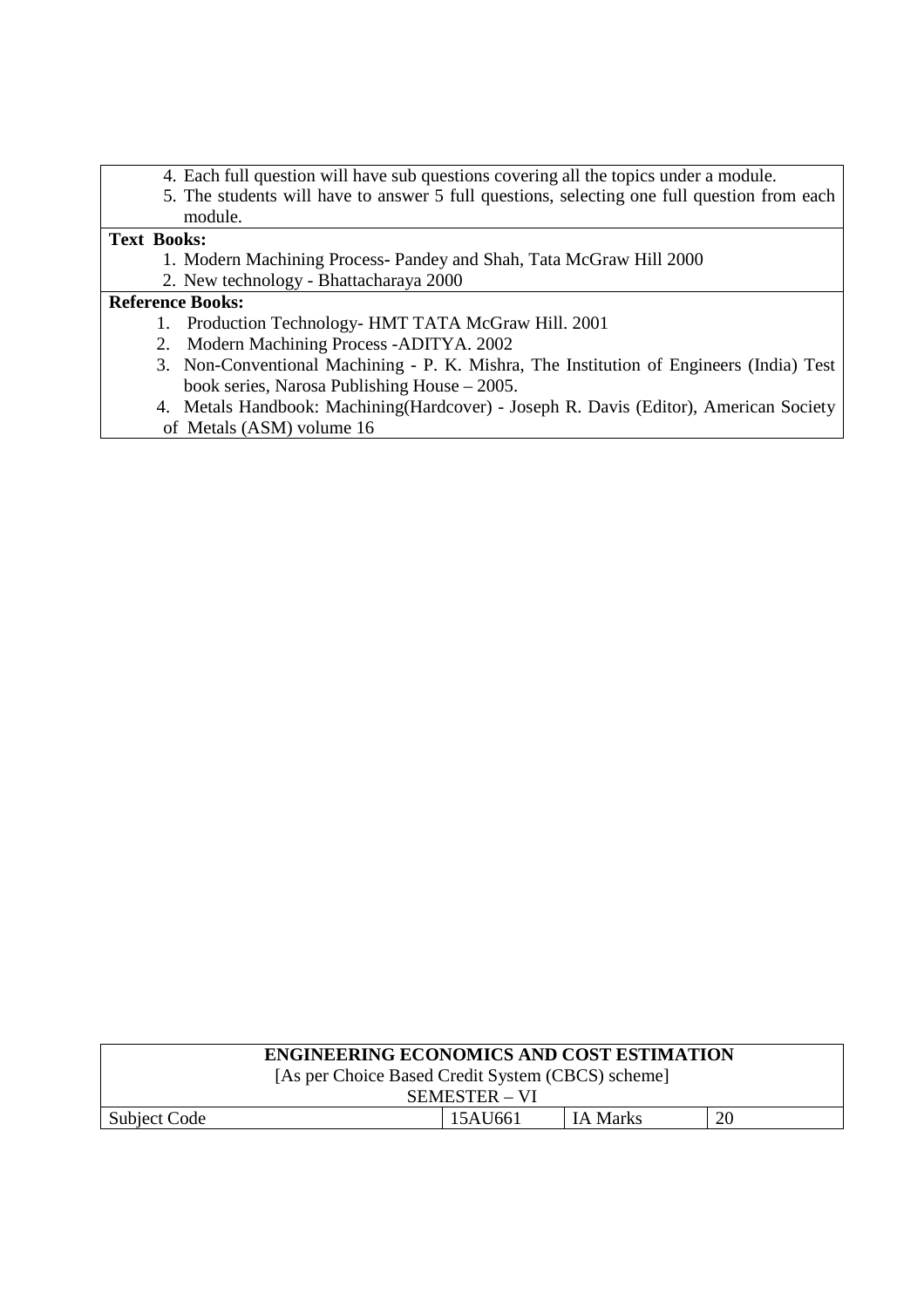| Number of Lecture Hours/Week                                                                                                                              | 03 | <b>Exam Marks</b> | 80       |  |
|-----------------------------------------------------------------------------------------------------------------------------------------------------------|----|-------------------|----------|--|
| <b>Total Number of Lecture Hours</b>                                                                                                                      | 40 | <b>Exam Hours</b> | 03       |  |
| Credits                                                                                                                                                   | 03 |                   |          |  |
| Course objectives: The objectives of this course is to                                                                                                    |    |                   |          |  |
| 1. Explain method to Perform and evaluate present worth, future worth and annual worth                                                                    |    |                   |          |  |
| analyses on one of more economic alternatives.                                                                                                            |    |                   |          |  |
| 2. Explain evaluation of payback period and capitalized cost on one or more economic                                                                      |    |                   |          |  |
| alternatives.                                                                                                                                             |    |                   |          |  |
| 3. Describe method to Carry out and evaluate benefit/cost, life cycle and breakeven                                                                       |    |                   |          |  |
| analyses on one or more economic alternatives                                                                                                             |    |                   |          |  |
| 4. Discuss Preparation of cost estimation report for any project.                                                                                         |    |                   |          |  |
| 5. Describe to evaluate cost accounting, replacement analysis.                                                                                            |    |                   |          |  |
| <b>Module-I</b>                                                                                                                                           |    |                   |          |  |
| <b>Introduction</b>                                                                                                                                       |    |                   |          |  |
| Definition of various economic terms such as economic goods, utility, value,                                                                              |    |                   |          |  |
| price, wealth, wants capital, rent and profit, Laws of returns                                                                                            |    |                   |          |  |
| Demand and supply & wages                                                                                                                                 |    |                   | 08 Hours |  |
| Law of diminishing utility and total utility. Demand Schedule, Law of                                                                                     |    |                   |          |  |
| demand. Elasticity of demand, Law of substitution, Law of supply, supply                                                                                  |    |                   |          |  |
| schedule, elasticity of supply. Nominal and real wages, Factors affecting real                                                                            |    |                   |          |  |
| wages, theory of wages, Difference in wages, methods of wage payment<br><b>Module-II</b>                                                                  |    |                   |          |  |
|                                                                                                                                                           |    |                   |          |  |
| <b>Money and exchange</b>                                                                                                                                 |    |                   |          |  |
| Theory of exchange, Barter, stock exchange, Speculation money qualities of a<br>good money, function of a money, classification of money, value of money, |    |                   |          |  |
|                                                                                                                                                           |    |                   |          |  |
| index number, appreciation and depreciation of money value, Gresham's Law<br>08 Hours<br>and its limitations                                              |    |                   |          |  |
| <b>Taxation and insurance</b>                                                                                                                             |    |                   |          |  |
| Principle of taxation, characteristics of a good taxation system, kinds of taxes,                                                                         |    |                   |          |  |
| and their merits and demerits, Vehicle Insurance, Loss Assessment.                                                                                        |    |                   |          |  |
| Module-III                                                                                                                                                |    |                   |          |  |
| <b>Interest and depreciation</b>                                                                                                                          |    |                   |          |  |
| Introduction, theory of interest, interest rate, interest from lender's and                                                                               |    |                   |          |  |
| borrower's view point, simple and compound interest. Nominal and effective                                                                                |    |                   |          |  |
| interest rates, interest formulae annual compounding, annual payments and                                                                                 |    |                   |          |  |
| continuous compounding annual payment, simplenumerical problems. Need                                                                                     |    |                   |          |  |
| for depreciation, causes of depreciation life and salvage value methods of                                                                                |    |                   | 08 Hours |  |
| depreciation, simple numerical problems.                                                                                                                  |    |                   |          |  |
| <b>Module-IV</b>                                                                                                                                          |    |                   |          |  |
| <b>Costs:</b>                                                                                                                                             |    |                   |          |  |
| Standard costs estimated cost, First cost, Fixed cost, Variable costs,                                                                                    |    |                   |          |  |
| Incremental cost, Differential cost, Sunk and marginal cost, Breakeven and                                                                                |    |                   |          |  |
| minimum cost analysis, simple numerical problems.                                                                                                         |    |                   | 08 Hours |  |
| <b>Cost Accounting:</b>                                                                                                                                   |    |                   |          |  |
| Introduction, objectives of cost accounting, elements of cost material cost,                                                                              |    |                   |          |  |
| labour cost, and expenses, allocation of overheads by different methods,                                                                                  |    |                   |          |  |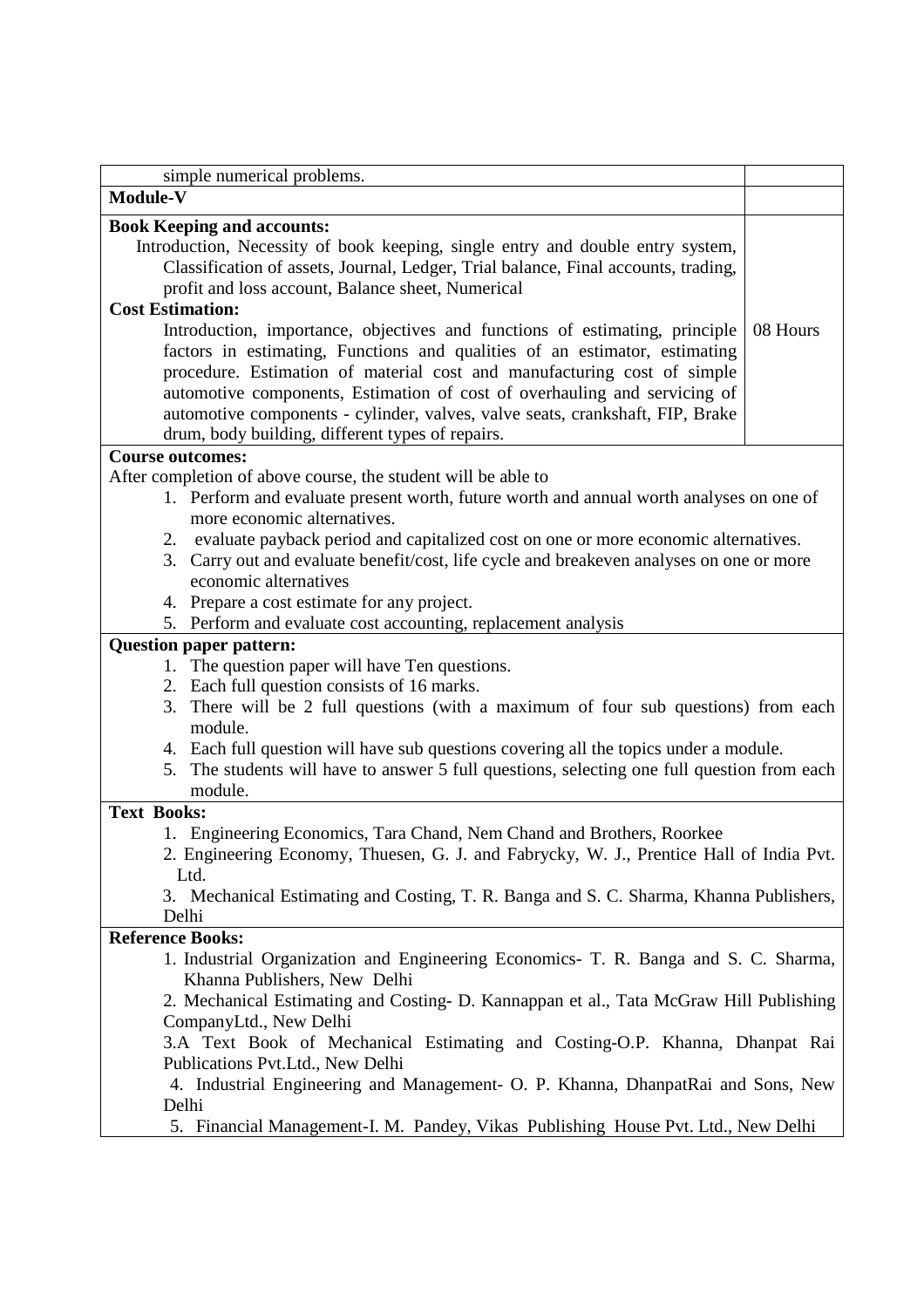6. Engineering Economics- James L. Riggs, David D. Bedworth and Sabah U. Randhawa, Tata McGraw-Hill Publishing Co. Ltd., New Delhi

| <b>HYBRID AND ELECTRIC VEHICLE.</b>               |  |  |  |  |  |  |
|---------------------------------------------------|--|--|--|--|--|--|
| [As per Choice Based Credit System (CBCS) scheme] |  |  |  |  |  |  |
| SEMESTER – VI                                     |  |  |  |  |  |  |
| 15AU662<br>Subject Code<br><b>IA Marks</b><br>20  |  |  |  |  |  |  |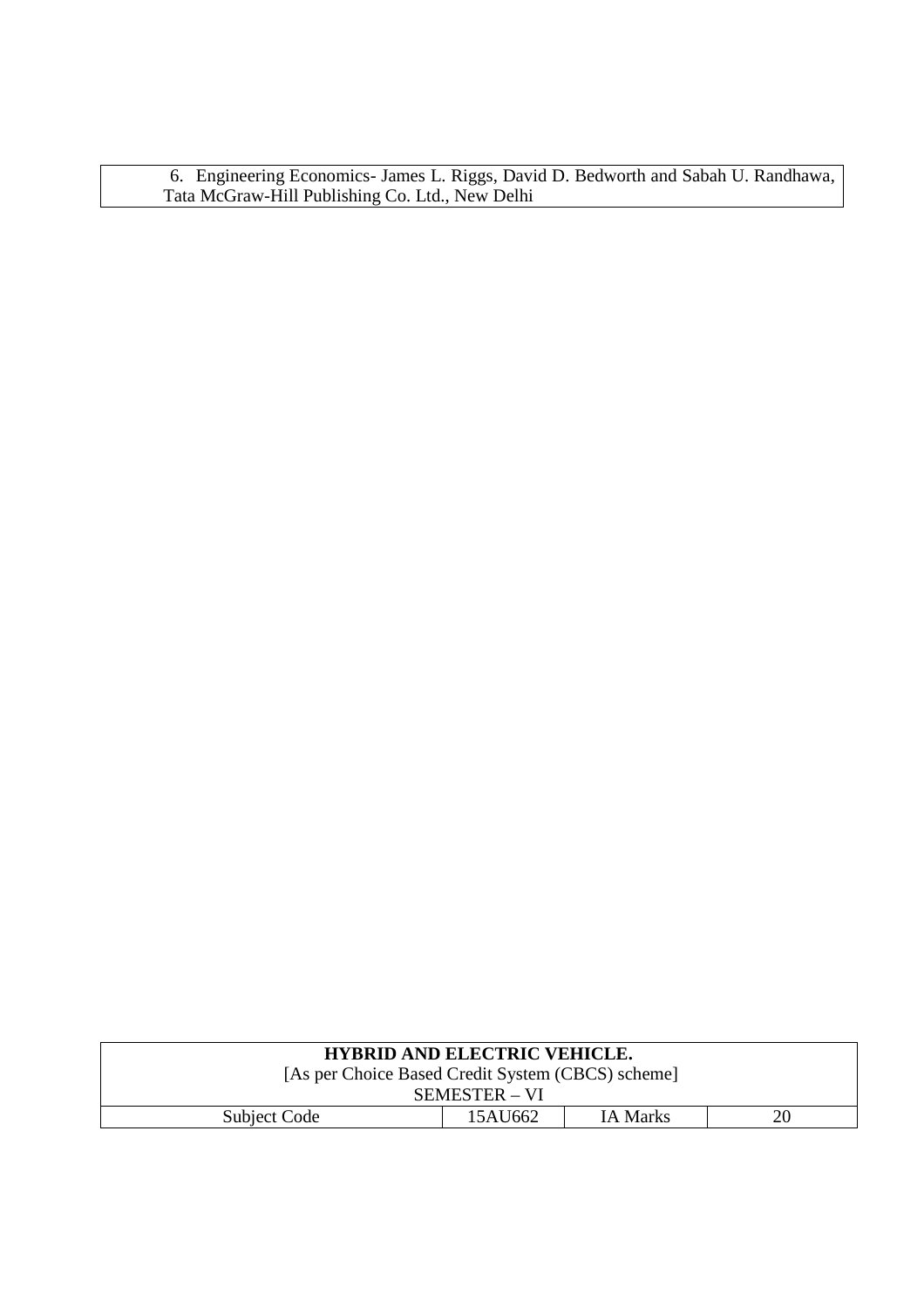| Number of Lecture Hours/Week                                                                                                        | 03                                                                           | <b>Exam Marks</b> | 80       |  |
|-------------------------------------------------------------------------------------------------------------------------------------|------------------------------------------------------------------------------|-------------------|----------|--|
| <b>Total Number of Lecture Hours</b>                                                                                                | 40                                                                           | <b>Exam Hours</b> | 03       |  |
| Credits                                                                                                                             | 03                                                                           |                   |          |  |
| Course objectives: The objectives of this course is to                                                                              |                                                                              |                   |          |  |
| Explain how a hybrid vehicle works and describe its main components and their function.<br>1.                                       |                                                                              |                   |          |  |
| 2. Analyze the performance of a hybrid vehicle.                                                                                     |                                                                              |                   |          |  |
| 3. Evaluate the environmental impact of road vehicles.                                                                              |                                                                              |                   |          |  |
| Describe the operating principle and properties for the most common types of electrical<br>4.                                       |                                                                              |                   |          |  |
| motors in hybrid technology.                                                                                                        |                                                                              |                   |          |  |
| <b>Module-I</b>                                                                                                                     |                                                                              |                   |          |  |
| <b>Introduction:</b>                                                                                                                |                                                                              |                   |          |  |
| Performance characteristics of road vehicles, calculation of road load,                                                             |                                                                              |                   |          |  |
| predicting fuel economy, Grid connected hybrids                                                                                     |                                                                              |                   | 08 Hours |  |
| DC motors:                                                                                                                          |                                                                              |                   |          |  |
|                                                                                                                                     | Series wound, shunt wound. Compound wound and separately excited             |                   |          |  |
| Module-II                                                                                                                           |                                                                              |                   |          |  |
| <b>AC</b> motors:                                                                                                                   |                                                                              |                   |          |  |
| Induction, synchronous, brushless DC motor, switched reluctance motors.                                                             |                                                                              |                   |          |  |
| <b>Hybrid architecture:</b>                                                                                                         |                                                                              |                   |          |  |
| Series configuration- locomotive drives, series parallel switching, load                                                            |                                                                              |                   | 08 Hours |  |
| tracking architecture. Pre transmission parallel and combined configurations-                                                       |                                                                              |                   |          |  |
| Mild hybrid, power assist, dual mode, power split, power split with shift,<br>Continuously Variable transmission (CVT). Wheel motor |                                                                              |                   |          |  |
| <b>Module-III</b>                                                                                                                   |                                                                              |                   |          |  |
|                                                                                                                                     |                                                                              |                   |          |  |
| <b>Hybrid power plant specifications</b><br>Grade and cruise targets. Launching and boosting, braking and energy                    |                                                                              |                   |          |  |
|                                                                                                                                     |                                                                              |                   | 08 Hours |  |
| range and performance, usage requirements.                                                                                          | recuperation drive cycle implications, engine fraction-engine downsizing and |                   |          |  |
| <b>Module-IV</b>                                                                                                                    |                                                                              |                   |          |  |
| Sizing the drive system                                                                                                             |                                                                              |                   |          |  |
| Matching electric drive and ICE, sizing the propulsion motor, sizing power                                                          |                                                                              |                   |          |  |
| electronics                                                                                                                         |                                                                              |                   |          |  |
| 08 Hours<br><b>Energy storage technology:</b>                                                                                       |                                                                              |                   |          |  |
|                                                                                                                                     | Battery basics, different types of batteries (lead-acid battery / Lithium /  |                   |          |  |
| Alkaline), High discharge capacitors, flywheels, battery parameters                                                                 |                                                                              |                   |          |  |
| Module-V                                                                                                                            |                                                                              |                   |          |  |
| <b>Fuel cells</b>                                                                                                                   |                                                                              |                   |          |  |
| Fuel cell characteristics, fuel cell types - alkaline fuel cell, proton exchange                                                    |                                                                              |                   |          |  |
| membrane, direct methanol fuel cell, phosphoric acid fuel cell, molten                                                              |                                                                              |                   | 08 Hours |  |
| carbonate fuel cell, solid oxide fuel cell, hydrogen storage systems, reformers,                                                    |                                                                              |                   |          |  |
| fuel cell EV                                                                                                                        |                                                                              |                   |          |  |
| <b>Course outcomes:</b>                                                                                                             |                                                                              |                   |          |  |
| After completion of above course, the student will be able to                                                                       |                                                                              |                   |          |  |
| Explain how a hybrid vehicle works and describe its main components and their function.<br>1.                                       |                                                                              |                   |          |  |
| Analyze the performance of a hybrid vehicle.<br>2.                                                                                  |                                                                              |                   |          |  |
| Evaluate the environmental impact of road vehicles.<br>3.                                                                           |                                                                              |                   |          |  |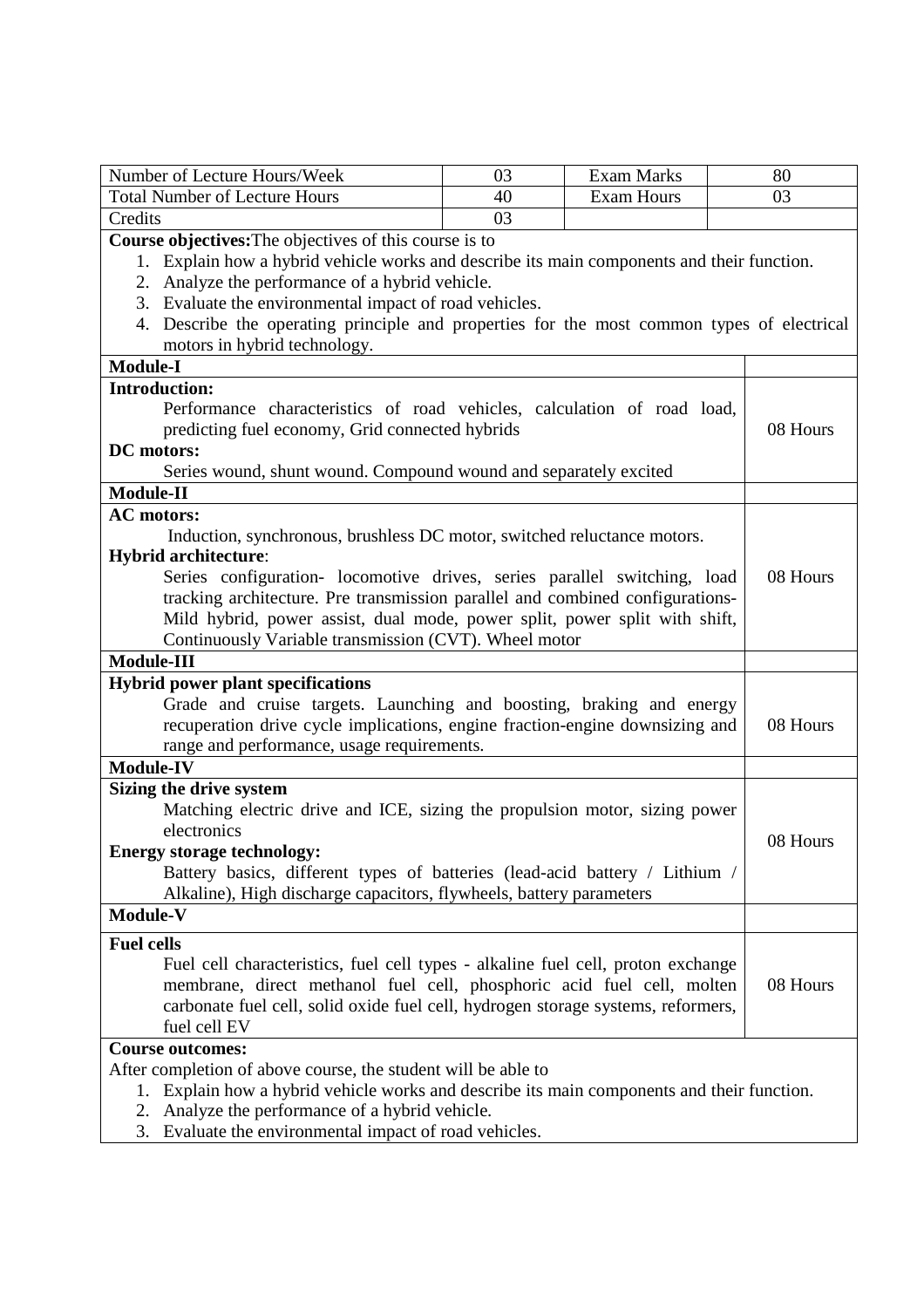| 4. Describe the operating principle and properties for the most common types of electrical       |
|--------------------------------------------------------------------------------------------------|
| motors in hybrid technology                                                                      |
| <b>Question paper pattern:</b>                                                                   |
| The question paper will have ten questions.                                                      |
| 1. Each full question consists of 16 marks.                                                      |
| 2. There will be 2 full questions (with a maximum of four sub questions) from each module.       |
| 3. Each full question will have sub questions covering all the topics under a module.            |
| The students will have to answer 5 full questions, selecting one full question from each module. |
| <b>Text Books:</b>                                                                               |
| 1. The Electric Car: Development & Future of Battery, Hybrid & Fuel-Cell Cars - Dr Mike          |
| Westbrook, M H Westbrook, British library Cataloguing in Publication Data, UK, ISBN0             |
| 85296 0131.                                                                                      |
| 2. Electric and Hybrid Vehicles - Robin Hardy, Iqbal Husain, CRC Press, ISBN 0-8493-1466-6.      |
| 3. Propulsion Systems for Hybrid Vehicles - John M. Miller, Institute of Electrical Engineers,   |
| London, ISBN0 863413366.                                                                         |
| <b>Reference Books:</b>                                                                          |
| Energy Technology Analysis Prospects for Hydrogen and<br>1.                                      |
| Fuel Cells, International Energy Agency, France.                                                 |
| 2.<br>Hand Book of Electric Motors - Hamid A Taliyat, Gerald B                                   |
| Kliman, Mercel Dekker Inc., US, ISBN0-8247-4105-6                                                |
|                                                                                                  |

| <b>NON- DESTRUCTIVE TESTING</b>                   |         |                 |    |  |  |
|---------------------------------------------------|---------|-----------------|----|--|--|
| [As per Choice Based Credit System (CBCS) scheme] |         |                 |    |  |  |
| SEMESTER – VI                                     |         |                 |    |  |  |
| Subject Code                                      | 15AU663 | <b>IA Marks</b> | 20 |  |  |
| Number of Lecture Hours/Week                      | 03      | Exam Marks      | 80 |  |  |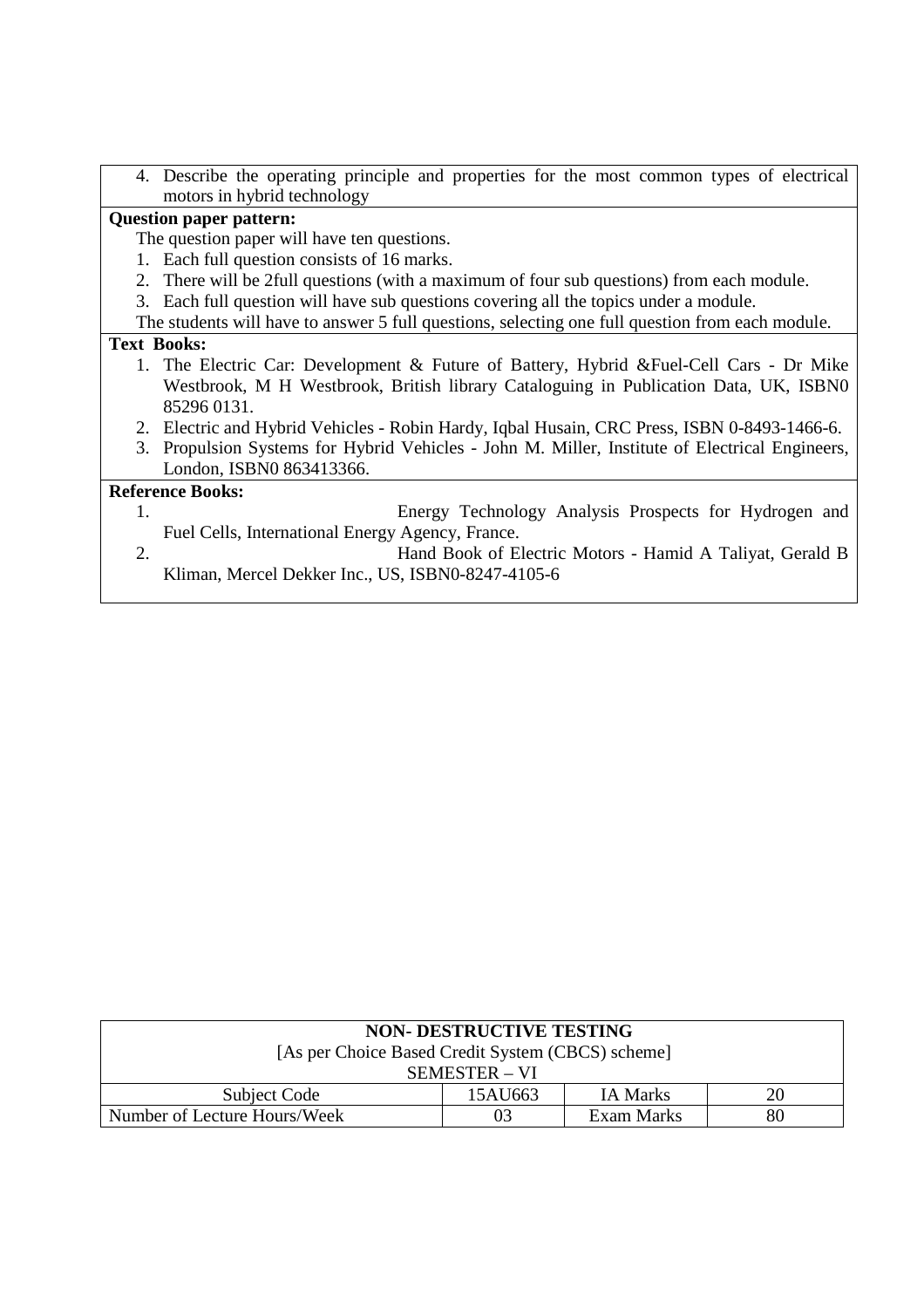| <b>Total Number of Lecture Hours</b>                                                   | 40 | <b>Exam Hours</b> | 03       |
|----------------------------------------------------------------------------------------|----|-------------------|----------|
| Credits                                                                                | 03 |                   |          |
| <b>Course objectives:</b> The objectives of this course is to                          |    |                   |          |
| 1. Explain Principles of selection of non destructive Evaluation method (NDE)          |    |                   |          |
| 2. Describe various inspection methods like Magnetic particle, Radiographic Inspection |    |                   |          |
| their Principle, general procedure, advantages and limitations                         |    |                   |          |
| 3. Explain Verification of proper assembly and Inspect for in-service damage.          |    |                   |          |
| <b>Module-I</b>                                                                        |    |                   |          |
| <b>Selection of NDE methods</b>                                                        |    |                   |          |
| Flaw detection & evaluation, leak detection & evaluation, metrology &                  |    |                   |          |
| evaluation, structure / microstructure characterization, visual inspection.            |    |                   |          |
| <b>Replication microscopy techniques for NDE</b>                                       |    |                   |          |
| Specimen preparation, replication techniques, and micro structural analysis.           |    |                   | 08 Hours |
| <b>Liquid penetrant Inspection:</b>                                                    |    |                   |          |
| Principles penetrate methods, procedure, materials used,                               |    | equipment,        |          |
| parameters, and applications.                                                          |    |                   |          |
| <b>Module-II</b>                                                                       |    |                   |          |
| <b>Magnetic particle inspection:</b>                                                   |    |                   |          |
| Principle, general procedure, advantages & limitation, applications, magnetic          |    |                   |          |
| field generation, magnetic hysteresis, magnetic particles & suspending liquid          |    |                   |          |
| <b>Radiographic inspection:</b>                                                        |    |                   | 08 Hours |
| Principles, X-ray radiography, equipment, Gamma - Ray radiography, real                |    |                   |          |
| time radiography & film radiography, application examples.                             |    |                   |          |
| <b>Module-III</b>                                                                      |    |                   |          |
| Computed tomography (CT)                                                               |    |                   |          |
| Principles, capabilities, comparison to other NDE methods, CT equipment,               |    |                   |          |
| industrial computed tomography applications.                                           |    |                   |          |
| <b>Thermal Inspection:</b>                                                             |    |                   |          |
| Principles, equipment, inspection methods applications.                                |    |                   | 08 Hours |
| <b>Module-IV</b>                                                                       |    |                   |          |
| <b>Optical Holography:</b>                                                             |    |                   |          |
| Basics of Holography, recording and reconstruction-info metric techniques of           |    |                   |          |
| inspection, procedures of inspection, typical applications. Acoustical                 |    |                   |          |
| Holography: systems and techniques applications.                                       |    |                   | 08 Hours |
| <b>Eddy current inspection:</b>                                                        |    |                   |          |
| Principles of operation, procedure, advantages & limitations, operating                |    |                   |          |
| variables, inspection coils, eddy current instruments, application examples.           |    |                   |          |
| Module-V                                                                               |    |                   |          |
| <b>Ultrasonic inspection:</b>                                                          |    |                   |          |
| Principles basic equipment, advantages $\&$ limitations, applicability, major          |    |                   |          |
| variables in ultrasonic inspection, basic inspection methods- pulse echo               |    |                   | 08 Hours |
| method, transducers and couplants.                                                     |    |                   |          |
| <b>Acoustic emission inspection:</b>                                                   |    |                   |          |